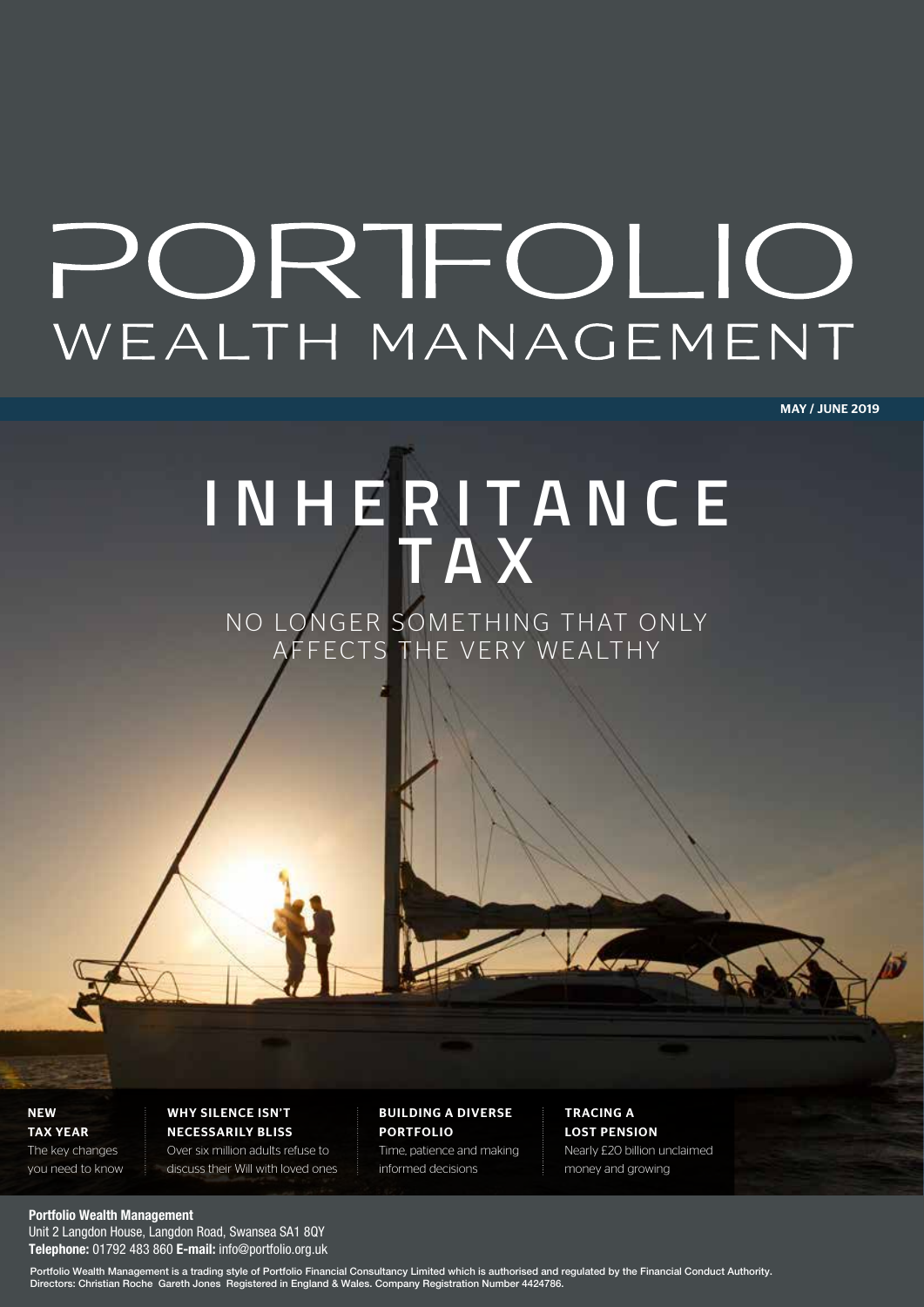## INSIDE **THIS ISSUE**

At the time of writing this issue, the uncertainty around the terms of Brexit have been extended to a new deadline set for 31 October. All we can do is expect the best, prepare for the worst and capitalise on what comes.

Inheritance Tax is no longer something that only affects the very wealthy, but the good news is that there are ways to limit the amount of Inheritance Tax your family may potentially face. You worked hard to earn your wealth, so let us work hard preserving it. On page 06, we look at how you can help your family maintain its financial strength from one generation to the next.

You want to pay the minimum amount of tax legally possible. We want that for you, too. The 2019/20 tax year started on 6 April and, in general, taxpayers will have more money in their pocket after increases to allowances came into force. However, there are a few losers, in particular those selling shares and buy-to-let landlords. To find out more, turn to page 03.

Making a Will is very important if you care what happens to your money and your belongings after you die, and most of us do. On page 11, we consider why discussing your Will with beneficiaries means they are better prepared when the time comes, even though you may be nervous about raising the topic.

A full list of the articles featured in this issue appears opposite.





## CONTENTS

**03** NEW TAX YEAR The key changes you need to know

## **04**

BUILDING A DIVERSE PORTFOLIO

Time, patience and making informed decisions

**06** INHERITANCE TAX No longer something that only

affects the very wealthy

**08** TRACING A LOST PENSION Nearly £20 billion unclaimed

money and growing

**09** FREETIREES

Pension freedoms usher in a new generation

**10** STATE PENSION Half a million workers past pension age could be paying unnecessary tax

#### **11** WHY SILENCE ISN'T NECESSARILY BLISS

Over six million adults refuse to discuss their Will with loved ones

**12**

LIFETIME ALLOWANCE Breach may impact on more

than a million workers

ACHIEVE YOUR FINANCIAL GOALS

We hope you find this issue useful. Whatever your goals in life are, careful planning and successful investing of your wealth can help you get there. If you would like to speak to us about your financial goals, please contact us – we look forward to hearing from you.

INFORMATION IS BASED ON OUR CURRENT UNDERSTANDING OF TAXATION LEGISLATION AND REGULATIONS. ANY LEVELS AND BASES OF, AND RELIEFS FROM, TAXATION ARE SUBJECT TO CHANGE.

THE VALUE OF INVESTMENTS MAY GO DOWN AS WELL AS UP, AND YOU MAY GET BACK LESS THAN YOU INVESTED.

The content of the articles featured in this publication is for your general information and use only and is not intended to address your particular requirements. Articles should not be relied upon in their entirety and shall not be deemed to be, or constitute, advice. Although endeavours have been made to provide accurate and timely information, there can be no quarantee that such information is accurate as of the date it is received or that it will continue to be accurate in the future. No individual or company should act upon such information without receiving appropriate professional advice after a thorough examination of their particular situation. We cannot accept responsibility for any loss as a result of acts or omissions taken in respect of any articles. Thresholds, percentage rates and tax legislation may change in subsequent Finance Acts. Levels and bases of, and reliefs from, taxation are subject to change and their value depends on the individual circumstances of the investor. The value of your investments can go down as well as up and you may get back less than you invested. Past performance is not a reliable indicator of future results.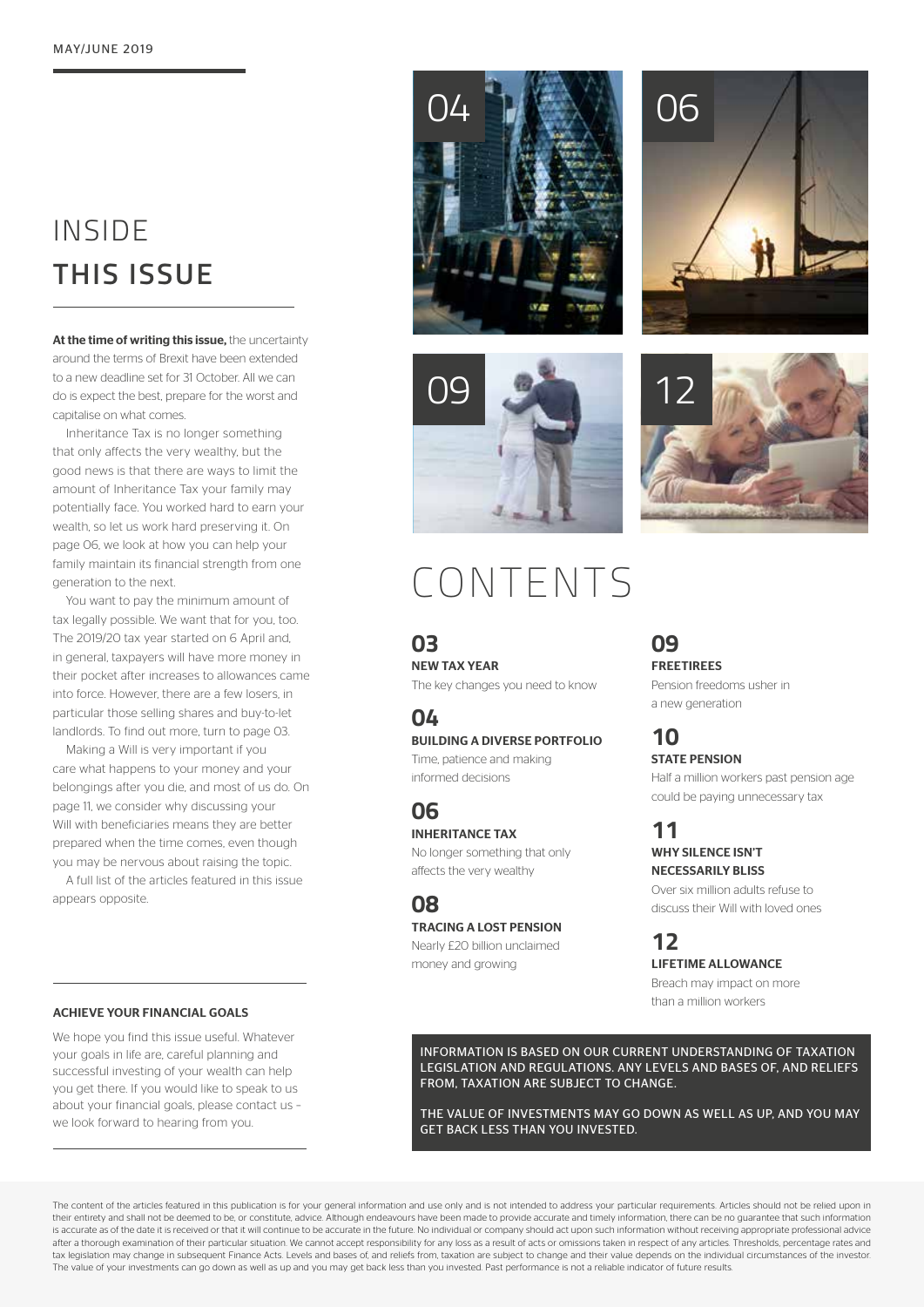# **NEW TAX YEAR**

### THE KEY CHANGES YOU NEED TO KNOW

#### You want to pay the minimum amount of tax legally possible. We

want that for you, too. The 2019/20 tax year started on 6 April and, in general, taxpayers will have more money in their pocket after increases to allowances came into force. However, there are a few losers, in particular those selling shares and buy-to-let landlords.

Increases to the tax-free personal allowance announced in last year's Budget have now also come into effect, alongside a number of other proposals. We've provided our summary of the key changes.

#### INCOME TAX

The tax-free personal allowance increased from £11,850 to £12,500, after Chancellor Philip Hammond announced in the 2018 Budget that he was bringing the rise forward by a year. The higher-rate tax band increased from £46,350 to £50,000 in England, Wales and Northern Ireland. But in Scotland, where Income Tax rates are devolved, the higher-rate tax band remains at £43,430 – £6,570 lower than the rest of the UK.

The National Insurance upper earnings limit has increased from £46,350 to £50,000, and all of the UK is now on the same level of 12% between the threshold of £8,632 and the upper earnings limit of £50,000 before this reduces to 2% on earnings above this level.

#### INHERITANCE

The threshold at which the 40% Inheritance Tax rate applies on an estate remains at £325,000. However, the Residence Nil-Rate Band increased to £150,000. This is an allowance that can be added to the basic tax-free £325,000 to allow people to leave property to direct descendants such as children and grandchildren, taking the combined tax-free allowance to £475,000 in the current tax year. However, the allowance is reduced by £1 for every £2 that the value of the estate exceeds £2 million.

When you pass on assets to your spouse, they are Inheritance Tax-free, and your spouse can then make use of both allowances. This means the amount which can be passed on by a married couple is currently £950,000.

#### PENSIONS

The State Pension increased by 2.6%, with the old basic State Pension rising to £129.20 a week, and the new State Pension rising to £168.60 a week.

The minimum contributions under the Government's auto enrolment scheme have also increased to 8%. The increase means that employers must now pay in at least 3% of an employee's salary, and the employee pays the balance.

The level of the State Pension rises every year by the highest of 2.5%, growth in earnings or Consumer Price Index (CPI) inflation. This is due to the 'triple lock' guarantee, which was first introduced in 2010.

The pension lifetime allowance increased to £1,055,000 on pension contributions, in line with CPI inflation. This is the limit on the amount retirees can amass in a pension without incurring additional taxes. Anything above this level can be taxed at a rate of 55% upon withdrawal.

The overall annual allowance has remained the same at £40,000, along with the annual allowance taper which reduces pension relief for those with a yearly income above £150,000.

#### INVESTORS

The Junior Individual Savings Account (JISA) limit increased to £4,368. All other JISA limits remain the same. The annual amount that can be sheltered across adult ISAs stays at £20,000 for the 2019/20 tax year.

The Capital Gains Tax annual exemption, which everyone has, increased to £12,000. Above this amount, lower rate taxpayers pay 10% on capital gains, while higher and additional rate taxpayers pay 20%. However, people selling second properties, including buy-to-let landlords, pay Capital Gains Tax at 18% if they are a basic rate taxpayer, or 28% if a higher or additional rate taxpayer.

Capital Gains Tax for non-UK residents has been extended to include all disposals of UK property.

Entrepreneurs' Relief gives a Capital Gains Tax break to those who sell shares in an

unlisted company, provided they own at least 5% of the shares and up to a lifetime value of £10 million. The holding period to qualify for the relief is 24 months.

This is also the first tax year where claims can be made for Investors' Relief which, in a similar way, gives Capital Gains Tax breaks to those who sell shares in unlisted firms. While the former is aimed at company directors, the latter is geared to encourage outside investment in firms.

There is no minimum shareholding to be eligible, but investors must have held the shares for at least three years. As the relief was introduced in 2016, this is the first tax year when it can be used.

#### BUY-TO-LET LANDLORDS

On 6 April, the next stage of the phased removal of mortgage interest relief came into effect. Buy-to-let landlords used to be able to claim the interest paid on their mortgages as a business expense to reduce their tax bill. Now, they will only be able to claim a quarter of this amount as tax deductible ahead of the complete removal of the relief in the 2020/21 tax year.

 $\dot{L}$ 

#### WOULD YOU LIKE HELP WITH TAX PLANNING?

The UK tax system is very complex, but the benefits of structuring your finances tax-efficiently can be significant. We are here to ensure that you have made the best use of the reliefs and allowances available to your particular situation. There are a variety of planning ideas available for individuals, entrepreneurs and business owners. Should you need to discuss or require advice on tax planning ideas, please do not hesitate to contact us.

INFORMATION IS BASED ON OUR CURRENT UNDERSTANDING OF TAXATION LEGISLATION AND REGULATIONS. ANY LEVELS AND BASES OF, AND RELIEFS FROM, TAXATION ARE SUBJECT TO CHANGE.

THE VALUE OF INVESTMENTS AND INCOME FROM THEM MAY GO DOWN. YOU MAY NOT GET BACK THE ORIGINAL AMOUNT INVESTED.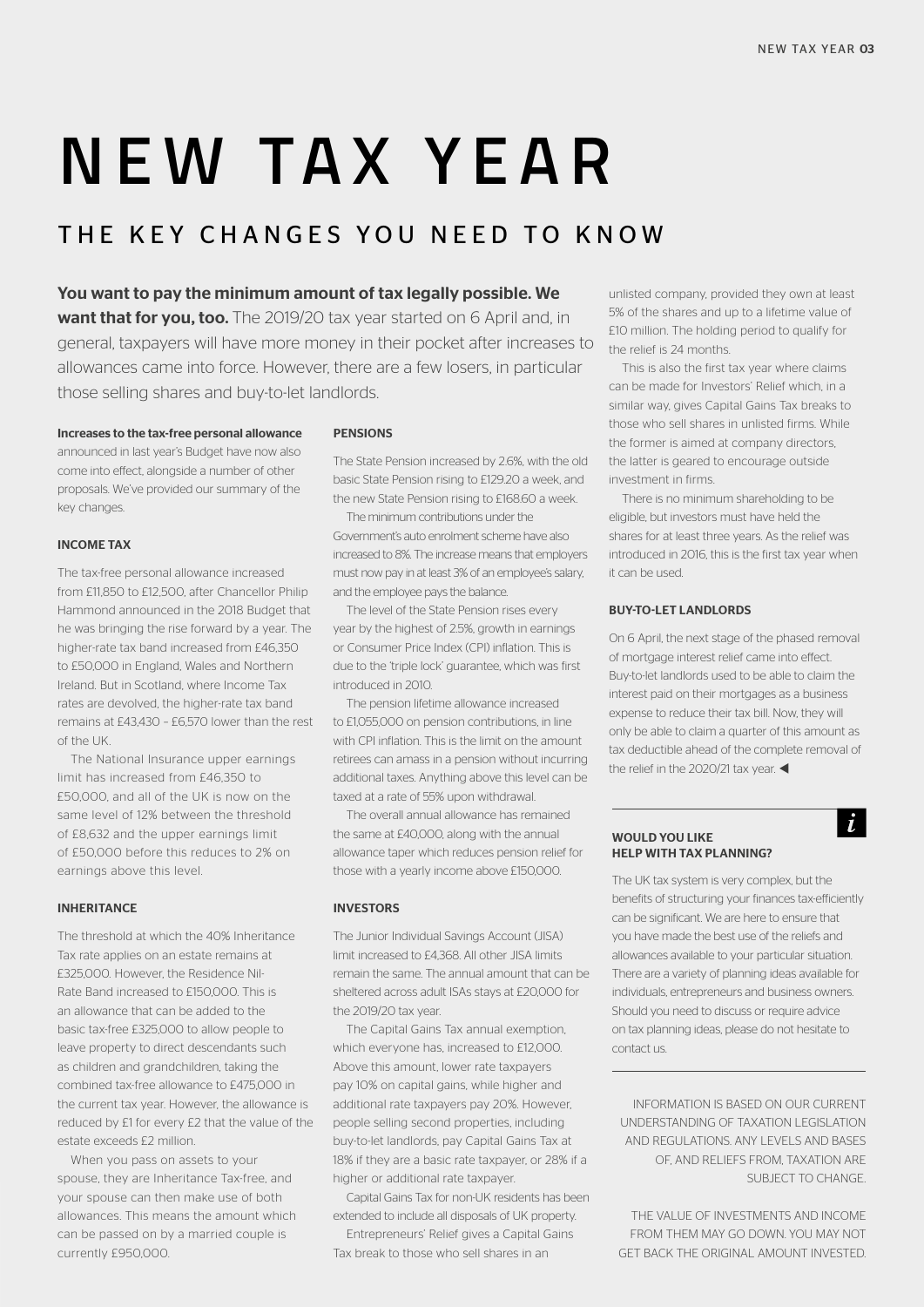# B U I L D I N G A **D I V E R S E PORTFOLIO**

## TIME, PATIENCE AND MAKING INFORMED DECISIONS

鄞

Making sense of today's market headwinds and building a diverse portfolio should be key priorities for all investors. Whether you have a lump sum to invest or want to invest regularly each month, it's important to know your money is working hard for you.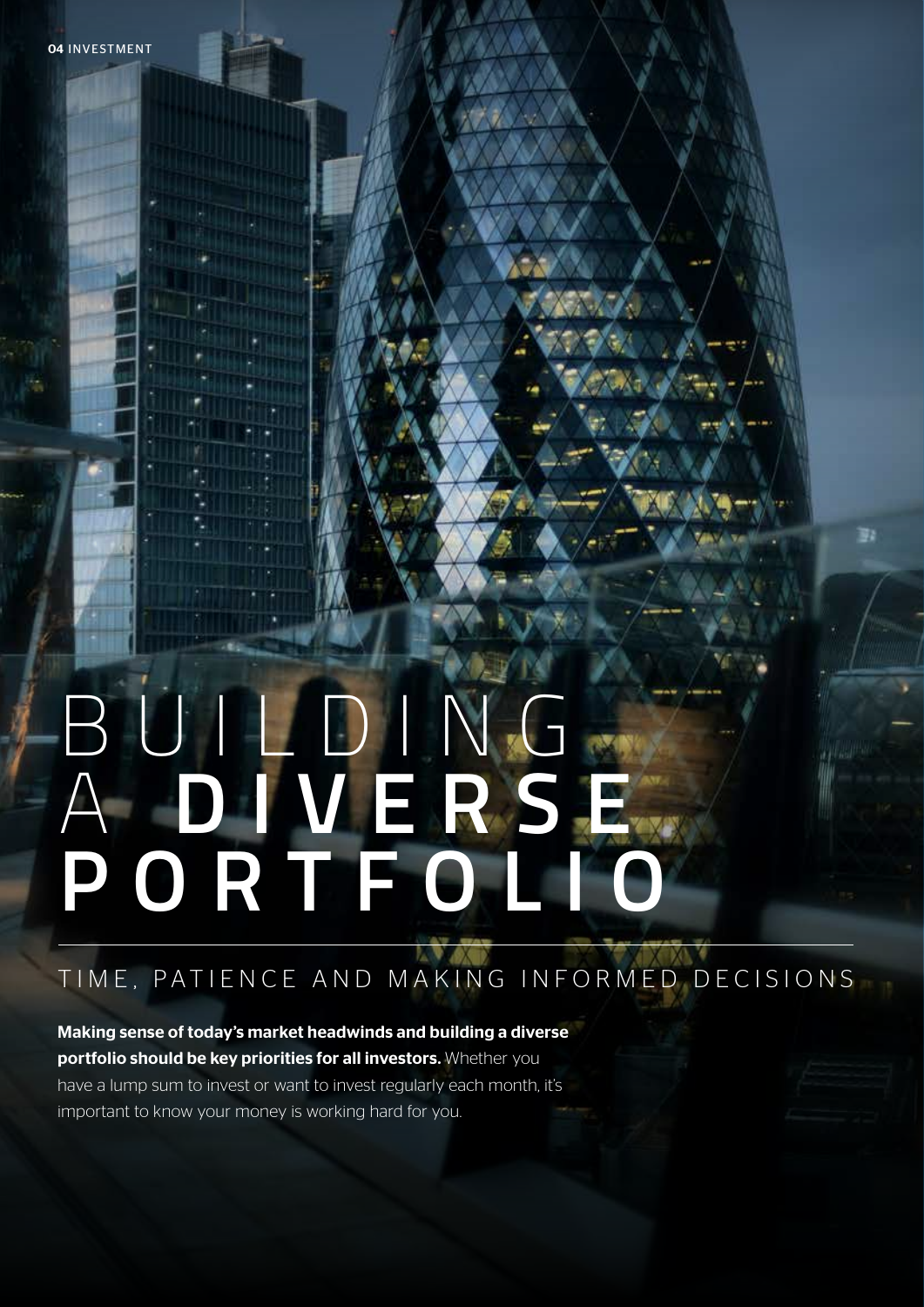#### HOLDING A NUMBER OF STRUCTURED PRODUCTS IN A PORTFOLIO NOT ONLY SERVES TO SPREAD RISK, BUT CAN ALSO IMPROVE THE SHAPE OF THE POTENTIAL OUTCOMES. PORTFOLIOS SHOULD TYPICALLY INCLUDE THE MAIN ASSET CLASSES NEEDED TO PROPERLY DIVERSIFY AND SPREAD RISK, AS WELL AS GROW MONEY IN LINE WITH THE INVESTOR'S ATTITUDE AND RISK TOLERANCE.

#### Growing your wealth is not something that happens automatically. It takes time, patience and making informed decisions. Whatever your long-term wealth priorities are, planning and successful investing of your wealth can help you get there.

#### DIVERSIFY AND SPREAD RISK

Holding a number of structured products in a portfolio not only serves to spread risk, but it can also improve the shape of the potential outcomes. Portfolios should typically include the main asset classes needed to properly diversify and spread risk, as well as grow money in line with the investor's attitude and risk tolerance.

The four classes of assets are generally considered to be: stocks and shares or equities, fixed income or bonds, money market or cash equivalents, and property or other tangible assets. Depending on your attitude to risk, your portfolio may include some or all of these asset types, as they have different levels of risk and move in different ways relative to one another. There are no good or bad asset allocations; you need to find the one that's right for you based on your own situation and investment goals.

#### DIFFERENT GEOGRAPHICAL AREAS

Investors also need to consider holding funds invested in different geographical areas, to further spread risk and protect them from stock market corrections. But this exposes investors to foreign currency risk. This means that when sterling is weak, every pound invested will buy fewer foreign currency-denominated investments. However, if investors already have overseas investments, lower exchange rates can be beneficial, as this will boost values.

#### BASIC DIVERSIFIED PORTFOLIO

One of the basic building blocks of a solid portfolio is investment diversification. Put simply, this means investors shouldn't put all of their eggs in one basket. This is the basic principle behind asset allocation, which involves spreading money across different asset classes and diversifying how to allocate money within each sector.

A basic diversified portfolio might include several investment categories such as stocks, bonds and cash. The allocation to each of these broad categories should be based upon the investor's investment goals, their tolerance for investment risk, and the time horizon for needing to access their investments.

#### IMPACT ON FUTURE RETURNS

Investment fees are one of the most important differentiators that lead to the eventual outcome of an investor's portfolio valuation. They can eat away at even the best-performing investments and have a real impact on investment returns.

Over the long term, differences in fees, however small, can have a big impact on future returns. Even when investment returns are the same, charges corrode and eat away at an investment portfolio. Investors can't control the way markets behave, but with professional financial advice they can definitely control one thing: costs.

#### TIMING THE MARKET

Even Warren Buffett, one of the most famous investors in the world, doesn't try to time the stock market. There will always be reasons not to invest, and one of the main arguments against market timing is that mistakes can be costly. Even not investing because investors fear a market

correction is an attempt to time the market that rarely pays off and may lead to investors missing out on gains while they wait patiently for just that right time to make an investment.

#### CULTIVATE THE ART OF PATIENCE

For investors to give their investments the best chance of earning a return, they need to cultivate the art of patience. It's not a prerequisite that they need perfect timing to achieve their desired investment returns; they simply need time.

Time in the market beats timing the market – almost always. But some investors do just the opposite. It's worth remembering that trying to move money into the market before it rallies and out before it declines requires a crystal ball that just hasn't been invented.  $\blacktriangleleft$ 

 $\dot{L}$ 

#### GROW THE LONG-TERM VALUE OF YOUR WEALTH

Your wealth should work in all the ways you want it to. Whether you want to grow the longterm value of your wealth to provide an income later in life or to pass it on to future generations, we can support you in different ways, depending on your requirements. Please contact us for more information.

CHANGES IN THE RATES OF EXCHANGE BETWEEN CURRENCIES MAY CAUSE YOUR INVESTMENT, AND THE INCOME FROM THEM, TO DO DOWN OR UP.

THE VALUE OF INVESTMENTS AND INCOME FROM THEM MAY GO DOWN. YOU MAY NOT GET BACK THE ORIGINAL AMOUNT INVESTED.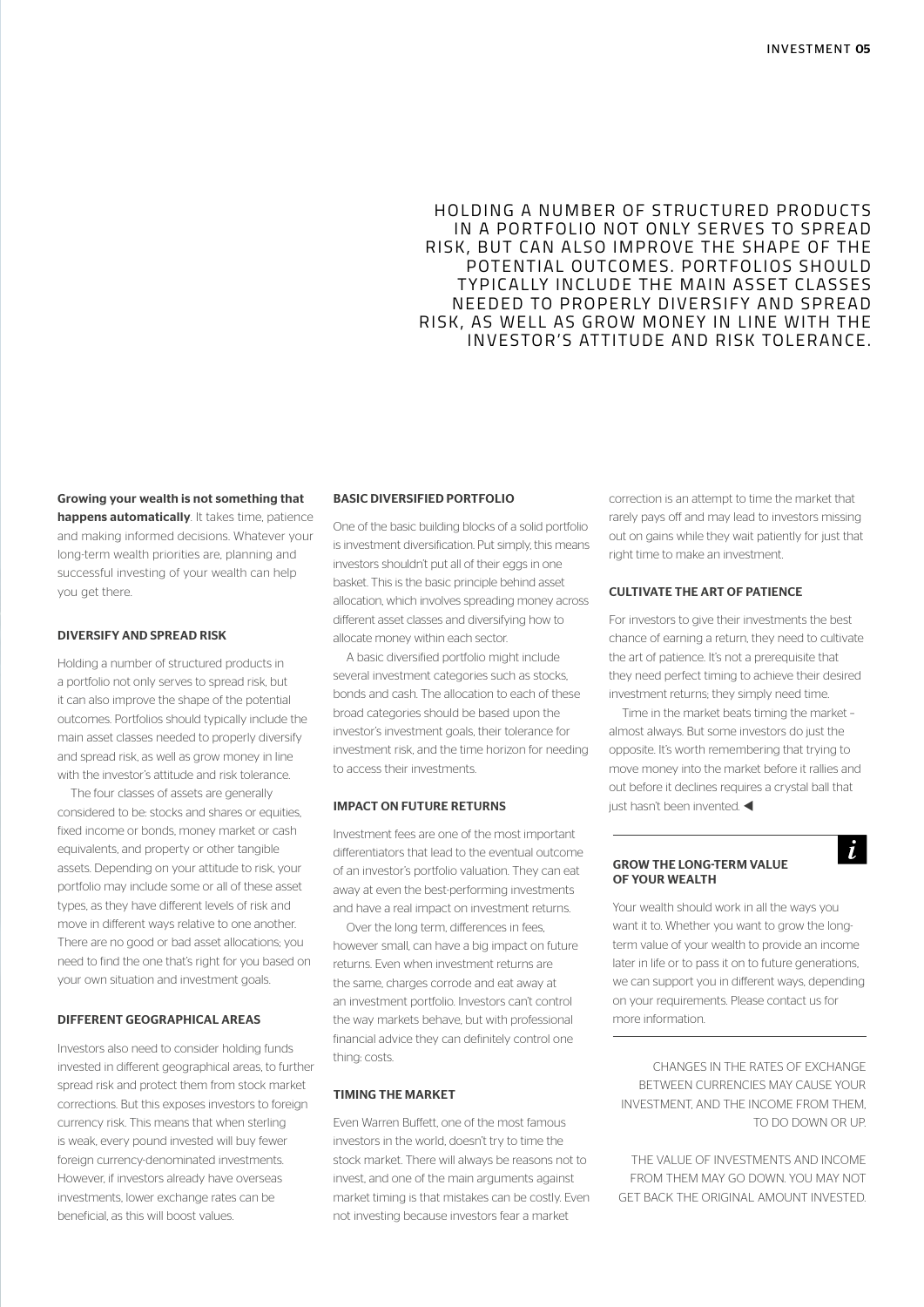# **INHERITANCE TAX**

### NO LONGER SOMETHING THAT ONLY AFFECTS THE VERY WEALTHY

Inheritance Tax is no longer something that only affects the very wealthy, but the good news is that there are ways to limit the amount of Inheritance Tax your family may potentially face.

When someone dies, Inheritance Tax is charged on their estate above a certain value. A person's estate is basically everything they own, including their main property, any other properties, cars, boats, life assurance policies not written in an appropriate trust and other investments, as well

as personal effects such

as jewellery.

Inheritance Tax is potentially charged at a rate of 40% on the value of everything you own above the Nil-Rate Band threshold. This is the value of your estate that is not chargeable to Inheritance Tax. The amount is set by the Government and is currently £325,000, which is frozen until 2021. When you die, your estate is not liable to tax on any assets up to this

DYING INTESTATE (WITHOUT A WILL) MEANS THAT YOU MAY NOT BE MAKING THE MOST OF THE INHERITANCE TAX EXEMPTION WHICH EXISTS IF YOU WISH YOUR ESTATE TO PASS TO YOUR SPOUSE OR REGISTERED CIVIL PARTNER.

amount. However, anything over this amount may be taxed at a rate of 40%.

Since 6 April 2017, if you leave your home to direct lineal descendants, which includes your children (adopted, fostered and stepchildren) and grandchildren, the value of your estate before tax is paid will increase with the addition of the Residence Nil-Rate Band, currently £150,000 in 2019/20.

Inheritance Tax is an unpopular and controversial tax, coming as it does at a time of loss and mourning, and it can impact on families with even quite modest assets. However, there are legitimate ways to mitigate against this tax. But be aware that some of the most valuable exemptions must be used seven years before your death to be

> fully effective, so it makes sense to obtain professional financial advice and consider ways to tackle this issue sooner rather than later.

#### MAKING PLANS TO MITIGATE AGAINST INHERITANCE TAX

#### MAKE A WILL

Dying intestate (without a Will) means that you may not be making the most of the Inheritance Tax exemption which exists if you wish your estate to pass to your spouse or registered civil partner.

For example, if you don't make a Will, then relatives other than your spouse or registered civil partner may be entitled to a share of your estate, and this might trigger an Inheritance Tax liability.

#### THE FACTS:

n Inheritance Tax is levied at a fixed rate of 40% on all assets worth more than £325,000 per person (0% under this amount) – or £650,000 per couple if other exemptions cannot be applied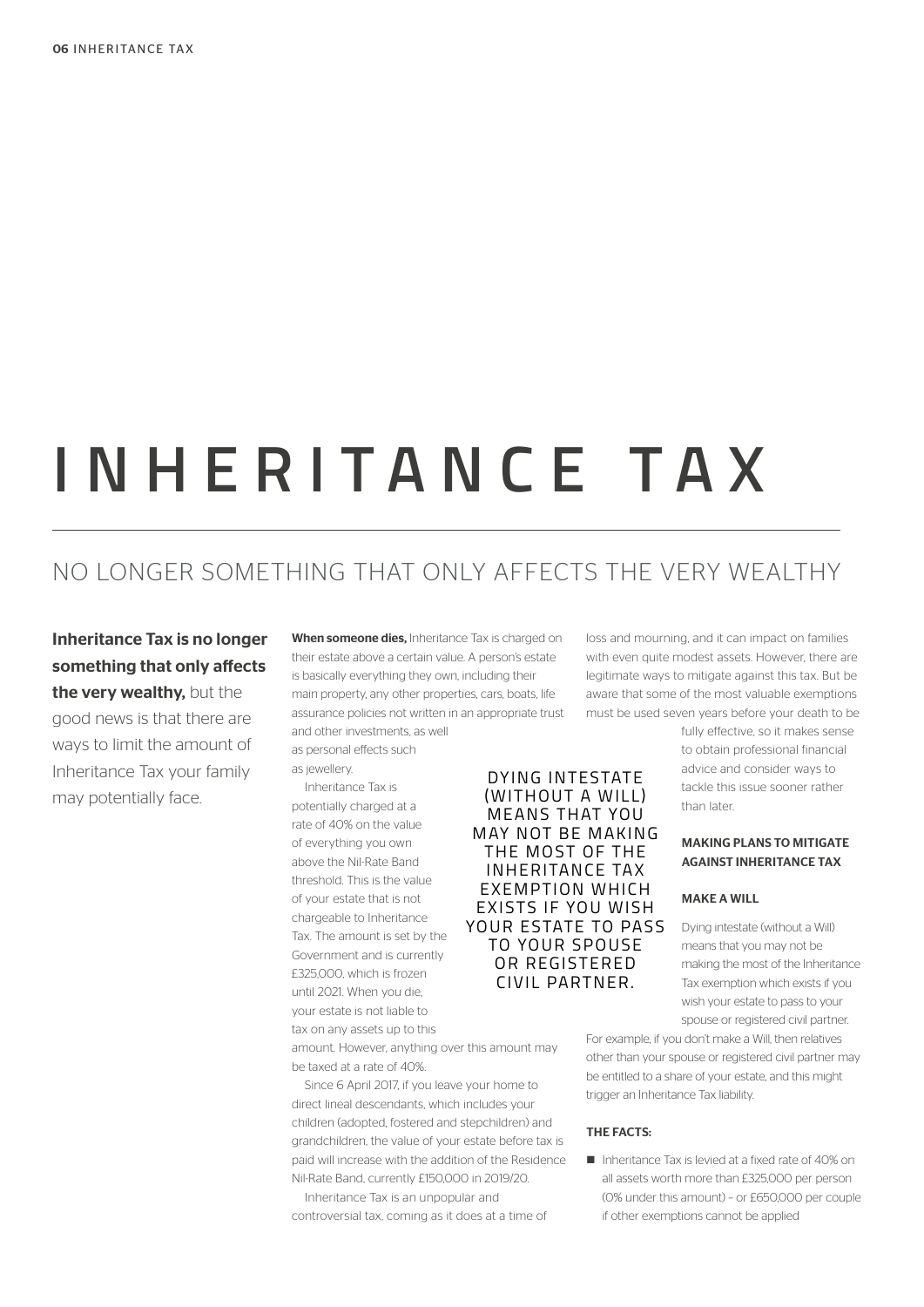

■ The Residence Nil-Rate Band is currently £150,000. This is an allowance that can be added to the basic tax-free £325,000 to allow people to leave property to direct descendants such as children and grandchildren – the allowance will be reduced by £1 for every £2 that the value of the estate exceeds £2 million

#### MAKE LIFETIME GIFTS

Gifts made more than seven years before the donor dies, to an individual or to a bare trust, are free of Inheritance Tax. So, if appropriate, you could pass on some of your wealth while you are still alive. This will reduce the value of your estate when it is assessed for Inheritance Tax purposes, and there is no limit on the sums you can pass on.

You can gift as much as you wish, and this is known as a 'Potentially Exempt Transfer' (PET). However, you will need to live for seven years after making such a gift for it to be exempt from Inheritance Tax. Should you be unfortunate enough to die within seven years, then it will still be counted as part of your estate if it is above the annual gift allowance.

You need to be particularly careful if you are giving away your home to your children with conditions attached to it, or if you give it away

but continue to benefit from it. This is known as a 'Gift with Reservation of Benefit'.

#### LEAVE A PROPORTION TO CHARITY

Being generous to your favourite charity can reduce your Inheritance Tax bill. If you leave at least 10% of your estate to a charity or number of charities, then your Inheritance Tax liability on the taxable portion of the estate is reduced to 36% rather than 40%.

#### SET UP A TRUST

Family trusts can be useful as a way of reducing Inheritance Tax, making provision for your children and spouse, and potentially protecting family businesses. Trusts enable the donor to control who benefits (the beneficiaries) and under what circumstances, sometimes long after the donor's death.

Compare this with making a direct gift (for example, to a child), which offers no control to the donor once given. When you set up a trust, it is a legal arrangement, and you will need to appoint 'trustees' who are responsible for holding and managing the assets. Trustees have a responsibility to manage the trust on behalf of and in the best interest of the beneficiaries, in accordance with the trust

terms. The terms will be set out in a legal document called 'the trust deed'

 $\dot{L}$ 

#### WILL YOUR LOVED ONES BE FACED WITH A LARGE TAX BILL?

Without making provision for Inheritance Tax, your loved ones could be faced with a large tax bill when you die. They may even have to sell assets, such as the family home, in order to pay the bill. With some forward planning, we can help ensure that the people you want to benefit from your estate actually do. To assess whether you need to consider making plans to mitigate a possible Inheritance Tax liability, please contact us.

INFORMATION IS BASED ON OUR CURRENT UNDERSTANDING OF TAXATION LEGISLATION AND REGULATIONS

ANY LEVELS AND BASES OF, AND RELIEFS FROM, TAXATION ARE SUBJECT TO CHANGE.

THE RULES AROUND TRUSTS ARE COMPLICATED, SO YOU SHOULD ALWAYS OBTAIN PROFESSIONAL ADVICE.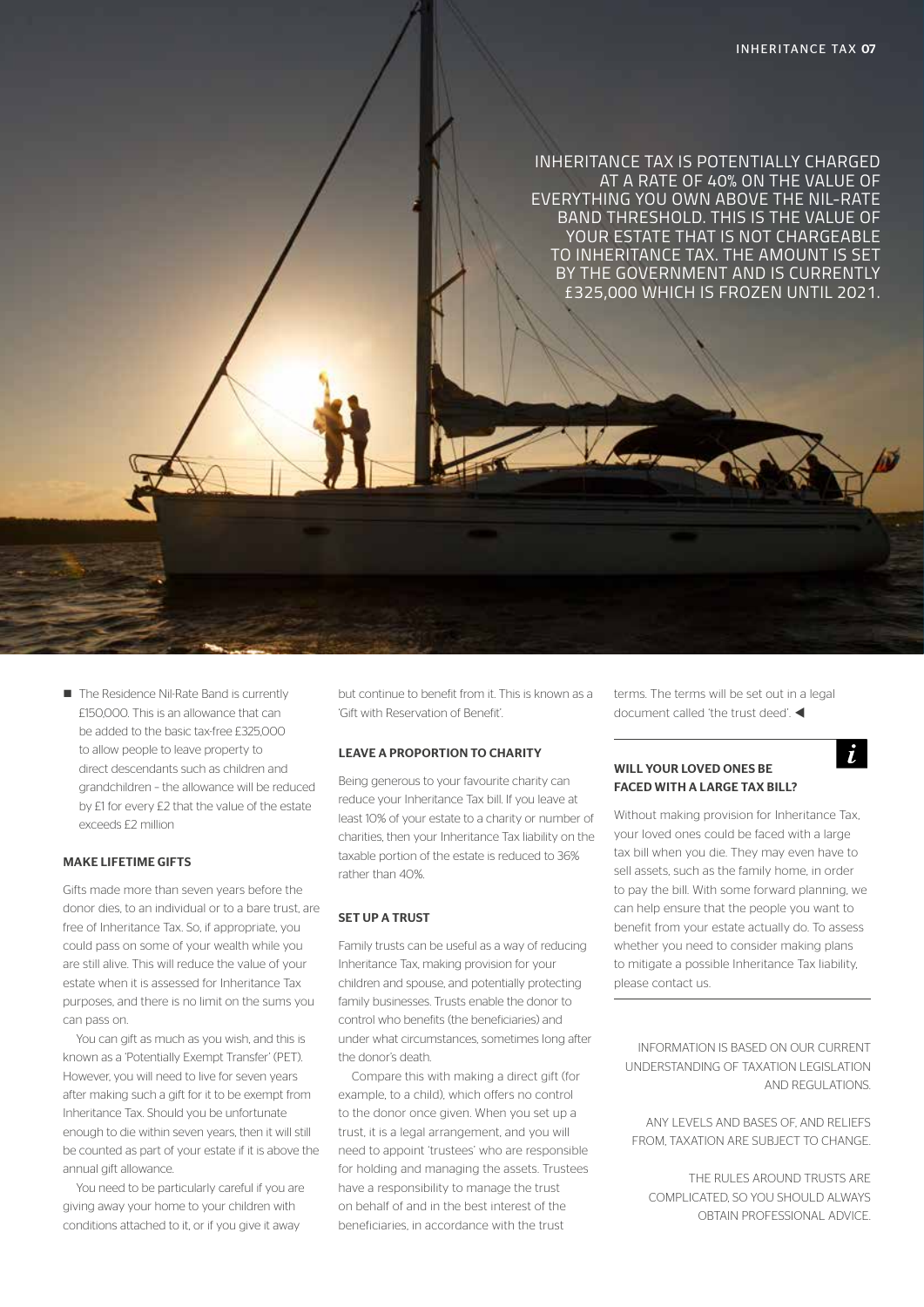# **T R A C I N G A LOST PENSION**

## NEARLY £20 BILLION UNCLAIMED MONEY AND GROWING

The scale of the UK's lost pensions mountain has been exposed by the largest study yet on the subject<sup>[1]</sup>. The Pensions Policy

Institute surveyed firms representing about 50% of the private defined contribution pensions market<sup>[2]</sup>.

From this, the Pensions Policy Institute found 800,000 lost pensions worth an estimated £9.7 billion. It estimates that, if scaled up to the whole market, there are collectively around 1.6 million pots worth £19.4 billion unclaimed – the equivalent of nearly £13,000 per pot.

#### FINDINGS HIGHLIGHT THE SCALE OF THE PROBLEM

This figure is likely to be even higher as the research did not look into lost pensions held in the public sector, or with trust-based schemes typically run by employers. These findings highlight the scale of the lost pensions problem. Unclaimed pensions can make a real difference to millions of savers who have simply lost touch with their pension providers.

Providers make considerable efforts and spend millions every year trying to reunite people with lost or forgotten pensions. In 2017, more than 375,000 attempts were made to contact clients, leading to £1 billion in assets being reunited with them. However, firms are unable to keep pace with a mobile workforce that moves jobs and homes more often than ever before. Prevention is better than cure, so be sure to keep all your pensions paperwork in one place. You should also tell your previous pension scheme administrator about any changes of address.

#### NUMBER OF PEOPLE WITH MULTIPLE PENSIONS TO INCREASE

Nearly two thirds of UK savers have more than one pension, and changing work patterns means that the number of people with multiple pensions will increase. People typically lose track of their pensions when changing jobs or moving home.

The average person will have around 11 different jobs over their lifetime, and move home eight times. The Government predicts that there could be as many as 50 million dormant and lost pensions by 2050.

#### NEARLY TWO THIRDS OF UK SAVERS HAVE MORE THAN ONE PENSION, AND CHANGING WORK PATTERNS MEANS THAT THE NUMBER OF PEOPLE WITH MULTIPLE PENSIONS WILL INCREASE.

#### TRACKING DOWN UNCLAIMED PERSONAL OR WORKPLACE PENSIONS

If you have lost track of a pension, it's important to write down the dates and contact details of the companies you had pensions with. If you have all the information, then you can contact the pension provider directly to find how much there is in your pension pot.

Alternatively, you can contact the Pension Tracing Service. They will help you find the addresses and details you need and can help you locate or trace any pensions that you may have lost or misplaced.

You can also contact them to track down unclaimed personal or workplace pensions for deceased relatives. It's possible that their estate or a surviving partner or relative could be eligible to claim a percentage. The Pension Tracing Service telephone number is: 0800 731 0193 (from outside the UK: +44 (0)191 215 4491; textphone: 0800 731 0176).

#### THE SOONER YOU TRACE A LOST PENSION, THE BETTER

WWW.WWW

It's not always easy to keep track of a pension, especially if you've been in more than one scheme or have changed employer throughout your career. But it's important that you do claim your pension, so the sooner you trace a lost pension, the better. If you would like to discuss any concerns you may have, please contact us.

<u>William</u>

#### Source data:

6

 $\dot{I}$ 

*[1] The Association of British Insurers is the voice of the UK's world-leading insurance and long-term savings industry. [2] The Lost Pensions Survey includes data from 12 large insurers, covering around half of the defined contribution pensions market.*

A PENSION IS A LONG-TERM INVESTMENT.

THE FUND VALUE MAY FLUCTUATE AND CAN GO DOWN, WHICH WOULD HAVE AN IMPACT ON THE LEVEL OF PENSION BENEFITS AVAILABLE. PAST PERFORMANCE IS NOT A RELIABLE INDICATOR OF FUTURE PERFORMANCE.

PENSIONS ARE NOT NORMALLY ACCESSIBLE UNTIL AGE 55. YOUR PENSION INCOME COULD ALSO BE AFFECTED BY INTEREST RATES AT THE TIME YOU TAKE YOUR BENEFITS. THE TAX IMPLICATIONS OF PENSION WITHDRAWALS WILL BE BASED ON YOUR INDIVIDUAL CIRCUMSTANCES, TAX LEGISLATION AND REGULATION, WHICH ARE SUBJECT TO CHANGE IN THE FUTURE.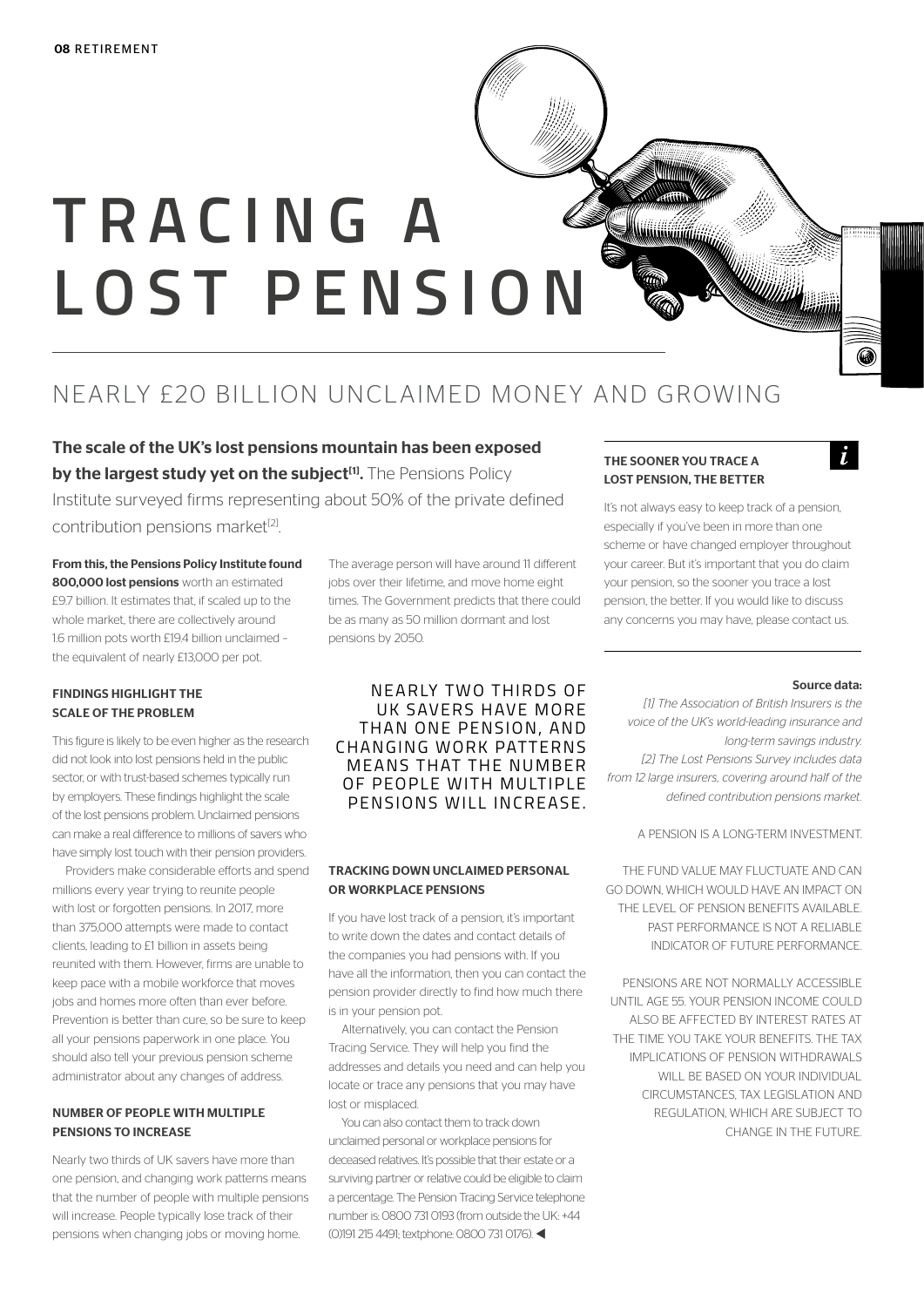## **FREETIREES**

### PENSION FREEDOMS USHER IN A NEW GENERATION

The introduction of pension freedoms has been a huge enabler for over-55s, allowing millions to draw income from their pensions flexibly. Pension freedoms offer the opportunity to transition into retirement by continuing to work with reduced hours beyond traditional retirement age.

 $\dot{\iota}$ 

This emerging trend enables you to choose a middle path, allowing for reduced working hours and more flexible quality leisure time, while also receiving your retirement benefits. Taking a phased approach to retirement, new research<sup>[1]</sup> shows, was the preference for half of UK workers over 50, or five million workers<sup>[2]</sup>.

#### TAILOR RETIREMENT TO YOUR OWN INDIVIDUAL REQUIREMENTS

The flexibility that pension freedoms gives means that older workers can tailor their retirement to their own individual requirements, giving rise to a new distinct and more 'free' stage of life in between work and retirement.

A quarter (26%) of over-50s could see themselves continuing to work while collecting their pension, but their motivation for doing so isn't driven solely by economics. Keeping their brain active and an enjoyment of work as well as the benefits of social interaction all play their part.

#### WORK–LIFE BALANCE HAS NEVER BEEN MORE IMPORTANT

Earning an income later in life also provides workers with the opportunity to continue saving, which can mean higher retirement benefits in the future. The research highlights that a work–life balance has never been more important to those over 55. Pension freedoms have allowed them to throw off the shackles of a traditional retirement and follow a plan that suits their individual needs. While historically people benefitted from generous final salary pensions, one drawback of these was that they didn't offer much flexibility to decide how and when to take benefits.

The pension freedoms have changed the way people think about retirement and are enabling the rise of a more flexible transition into retirement, including allowing people to choose to start accessing some retirement savings to support a reduced working pattern.

#### FREEDOM TO CONTINUE TO LIVE LIFE ON YOUR OWN TERMS

Pension freedoms have allowed older workers to be more flexible, creating a distinct phase in their later life where they can alter their working pattern to their needs. This allows them to continue working beyond traditional retirement age while also having more time for leisure, for family, for volunteering and to pursue hobbies and travel.

The research also highlights another point that older workers want to be able to continue to live life on their own terms, and pension freedoms allow an increasing number to enjoy a new life stage where they can combine reduced working hours with enjoying more leisure time.  $\blacktriangleleft$ 

#### WHAT IS YOUR FINANCIAL ACTION PLAN?

For some people, it's not clear where their money will come from when they no longer receive a salary – and that can be stressful. But don't worry. With our help, you can create a plan of action you can take today to prepare for the life you want tomorrow. Speak to us to arrange a meeting.

#### Source data:

*[1] Research conducted by Aegon in conjunction with Opinium, based on responses from 1,007 UK workers aged 50+ earning £20k+ between 30 November and 6 December 2018.*

[2] Of the 10.3m people over 50 in employment in the UK, 49% want *to transition – 5 million. www.ons.gov.uk/employmentandlabourmarket/ peopleinwork/employmentandemployeetypes/datasets/ employmentunemployment and economicinactivitybyagegroupnotseasonallyadjusteda05nsa*

A PENSION IS A LONG-TERM INVESTMENT.

THE FUND VALUE MAY FLUCTUATE AND CAN GO DOWN, WHICH WOULD HAVE AN IMPACT ON THE LEVEL OF PENSION BENEFITS AVAILABLE.

ACCESSING PENSION BENEFITS EARLY MAY IMPACT ON LEVELS OF RETIREMENT INCOME AND YOUR ENTITLEMENT TO CERTAIN MEANS TESTED BENEFITS AND ARE NOT SUITABLE FOR EVERYONE. YOU SHOULD SEEK ADVICE TO UNDERSTAND YOUR OPTIONS AT RETIREMENT.

PENSIONS ARE NOT NORMALLY ACCESSIBLE UNTIL AGE 55. YOUR PENSION INCOME COULD ALSO BE AFFECTED BY INTEREST RATES AT THE TIME YOU TAKE YOUR BENEFITS. THE TAX IMPLICATIONS OF PENSION WITHDRAWALS WILL BE BASED ON YOUR INDIVIDUAL CIRCUMSTANCES, TAX LEGISLATION AND REGULATION, WHICH ARE SUBJECT TO CHANGE IN THE FUTURE.

THE VALUE OF INVESTMENTS AND INCOME FROM THEM MAY GO DOWN. YOU MAY NOT GET BACK THE ORIGINAL AMOUNT INVESTED.

PAST PERFORMANCE IS NOT A RELIABLE INDICATOR OF FUTURE PERFORMANCE.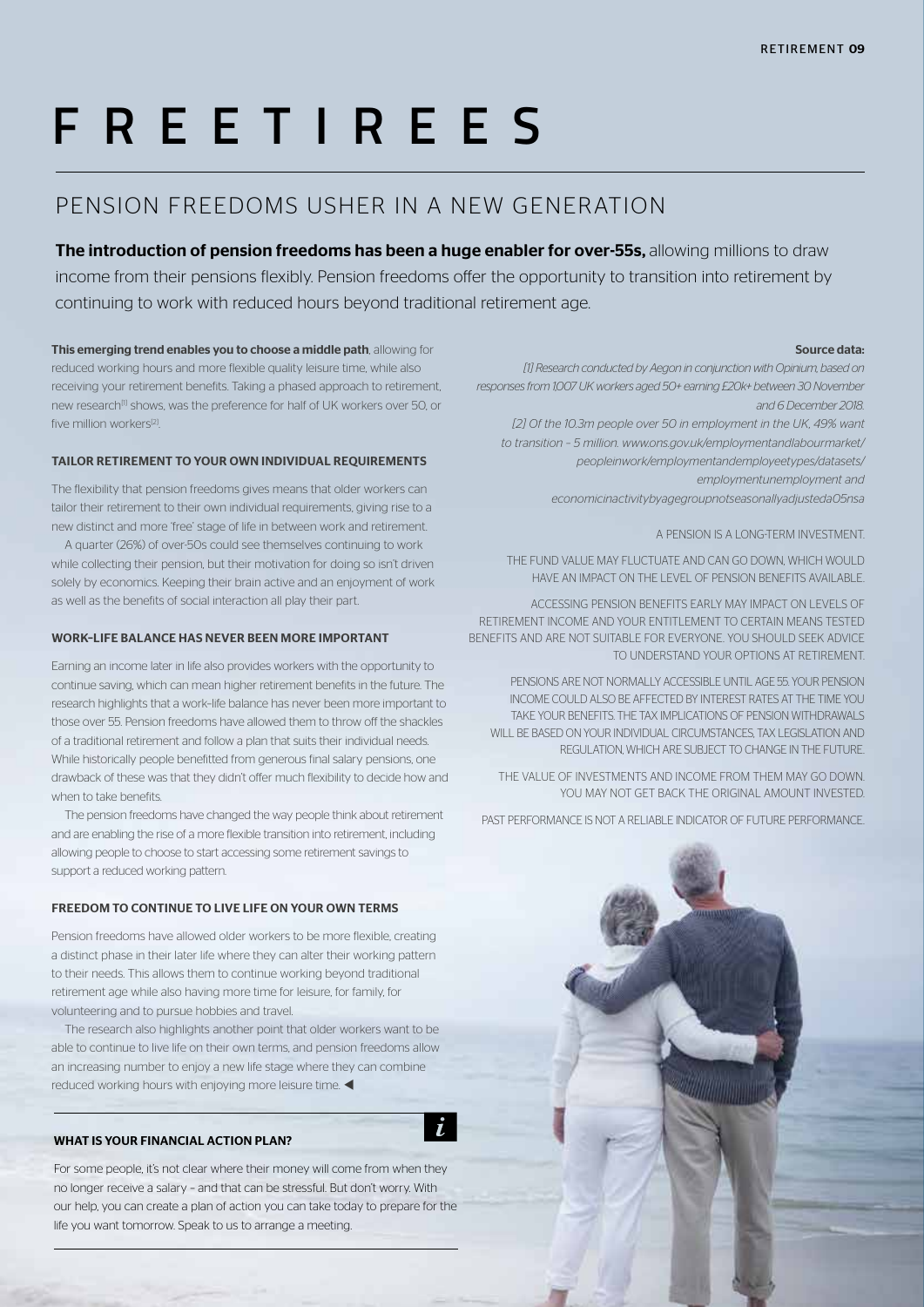## **STATE PENSION**

### HALF A MILLION WORKERS PAST PENSION AGE COULD BE PAYING UNNECESSARY TAX

A significant number of people working past the State Pension age could be paying unnecessary tax on their State Pension, according to new research<sup>[1]</sup>. This is because they failed to take up the option of deferring their State Pension until they stopped work. As a result, their entire State Pension is being taxed, in some cases at 40%.

If they deferred taking their State Pension, they would also receive a higher pension when they do eventually retire, and their personal tax allowance would then cover all or most of their State Pension, dramatically reducing the amount of tax they have to pay on their pension.

Those who defer their State Pension can receive an extra 5.8% per year on their pension for the rest of their life for each year that they defer.

Comparing someone who draws their State Pension immediately while going on working, with someone who waits for a year until they have retired before drawing their State Pension, the research finds:

- A man who defers for a year and has an average life expectancy at 65 of 86 will be around £3,000 better off over retirement than someone who takes his State Pension immediately and pays more tax
- $\blacksquare$  A woman who defers for a year and has an average life expectancy at 65 of 88 will be around £4,000 better off. As well as the tax advantage, she also enjoys two extra years of pension at the higher rate

All is not lost for those who have started to draw their State Pension, as they have the option of 'un-retiring' – they can tell the Department for Work and Pensions (DWP) to stop paying their State Pension and then resume receiving it at a higher rate when they stop work.

There has been a significant increase in the number of people working past the age of 65, and the research identified that most of these people are claiming their State Pension as soon as it is available. For around half

a million workers, this means every penny of their State Pension is being taxed, in some cases at the higher rate.

If an individual's earnings are enough to support them, it could make sense to consider deferring taking a State Pension so that less of their pension disappears in tax. A typical woman could be around £4,000 better off over the course of her retirement by deferring for a year until she has stopped work, and a typical man could be £3,000 better off..  $\blacktriangleleft$ 

#### WANT TO DISCUSS YOUR FUTURE RETIREMENT PLANS?

 $\dot{L}$ 

Traditional retirements are a thing of the past. We're living longer and have more flexible income options to make our money work harder at retirement. If you would like to discuss any elements of your future retirement plans, please speak to us.

#### **Source data:**

*[1] Royal London Policy Paper 33 – 'Are half a million people paying unnecessary tax on their state pension?' is available from www.royallondon. com/policy-papers. The analysis is based on the Family Resources Survey for 2016/17, which is a representative sample of nearly 20,000 households from across the United Kingdom.*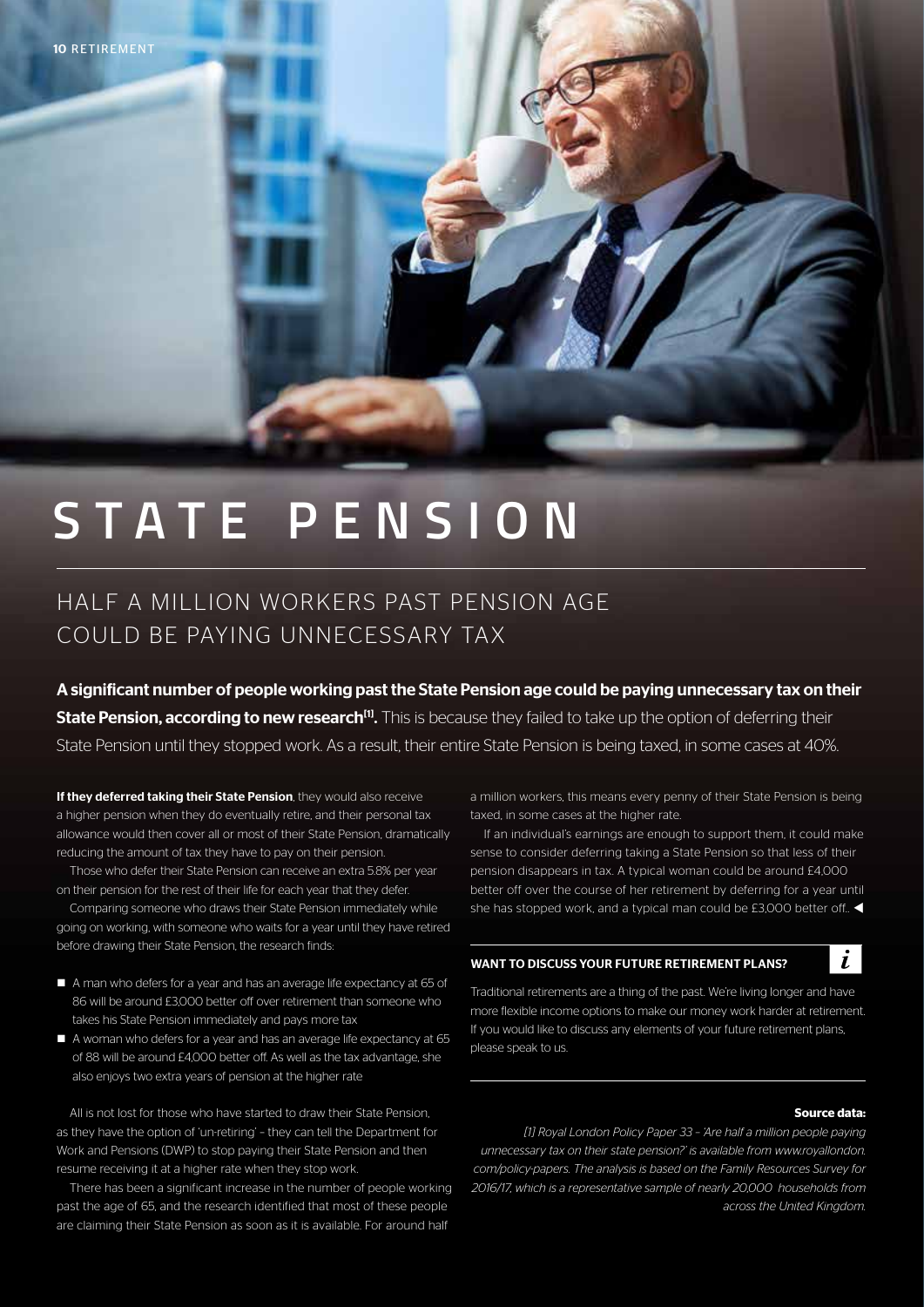## WHY SILENCE IS N'T **NECESSARILY BLISS**

OVER SIX MILLION ADULTS REFUSE TO DISCUSS THEIR WILL WITH LOVED ONES

Making a Will is very important if you care what happens to your money and your belongings after you die, and most of us do. But have you tried to talk with your children about your Will? If that conversation isn't happening, you're not alone.

#### And it's not only parents who are

uncomfortable. Adult children may also be nervous about raising the topic of their parents' finances for fear they appear greedy or nosy. Understandably, talking about dying can be seen as 'taboo' and it is not always easy to bring it up. However, discussing your Will with beneficiaries means they are better prepared when the time comes.

However, worryingly, almost six and half million adults refuse to discuss their Will with loved ones according to new research<sup>[1]</sup>. A quarter (26%) of people with a Will say they will not discuss it as they do not want to think about dying, and one in four (27%) do not want to upset beneficiaries by discussing the contents of their Will[2].

It is also hugely important for family members to be aware of vital decisions in your Will, such as who will look after your children. By overcoming 'death anxiety,' the natural fear of talking about death and the emotions associated with it, these important conversations can ensure your beneficiaries are aware of your wishes and understand them.

Nearly half (45%) of UK parents, the research identified, with adult children

believe their Will is 'no one's business' but their own or a partner's. But sharing the contents of a Will makes the financial and practical consequences of death easier for those left behind. Losing someone can have a huge impact on finances for months or even years to come, so it is crucial for families to be prepared.

#### 'WHEN I'M GONE' CONVERSATION WITH YOUR PARTNER OR FAMILY

- Avoid talking to someone when they're busy. Look for opportunities to broach the subject, such as when you're discussing the future or perhaps following the death of someone close to you
- $\blacksquare$  Consider beginning the conversation with a question such as, 'Have you ever wondered what would happen…?'; 'Do you think we should talk about…?'
- Think about how you would manage financially should the worst happen. What impact would losing a partner or family member have on your household income and your expenses? Be aware that your financial situation may change in the future
- $\blacksquare$  Make sure you know where all important documents such as Wills, bank details, insurance policies, etc. are kept, so that you have all the information you might need
- Prepare in advance would you know how to manage the day-to-day finances? If not, consider how you could start to learn about them now so this doesn't come as a shock

#### IN THE EVENT OF AN ILLNESS, LOSS OF CAPACITY OR DEATH – ARE YOU PLANS IN PLACE?

Many of us will eventually reach a point in our lives when we require specialist assistance to ensure that our family will be able to cope better and manage their affairs in the event of an illness, loss of capacity or death. If you would like to review your particular situation, contact us to arrange an appointment

#### Source data:

 $\dot{I}$ 

*[1] Royal London – six million figure is based on ONS adult population stats of 52.8million. Our research shows 47% of UK adults have a Will – 26% of this figure equates to 6,458,535.05 [2] Opinium on behalf of Royal London surveyed 2,006 adults between 26 and 29 October 2018. The survey was carried out online. The figures have been weighted and are representative of all GB adults (aged 18+).*